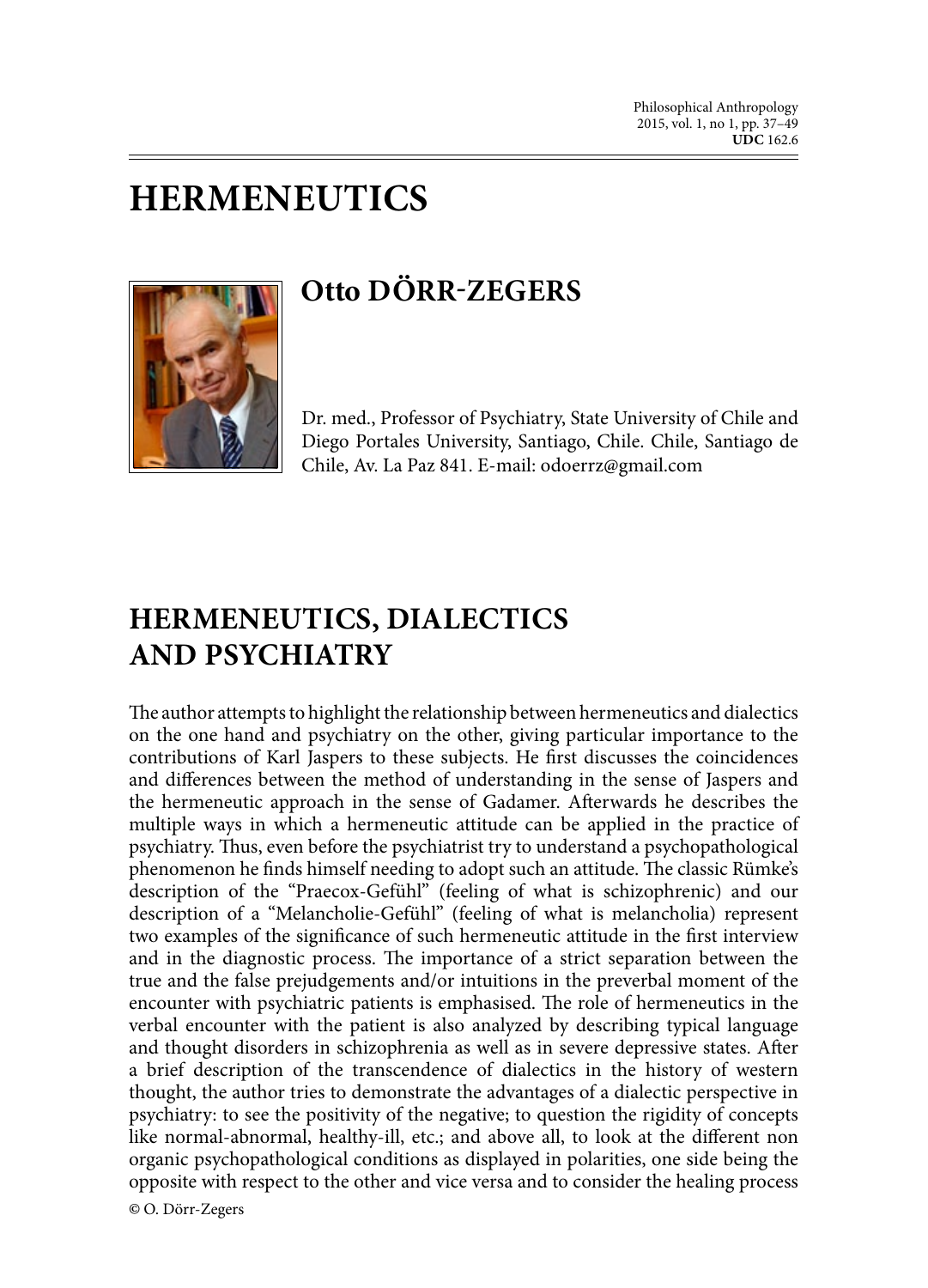itself as movement in the opposite direction until the right balance is reached. Finally, the author attempts to show how hermeneutics and dialectics are essentially linked, because the "opening" characterizing hermeneutics is materialized in the question, whose inherent negativity is isomorph with the one of the dialectic experience. In turn, psychiatry praxis demands the ability to know how to question, how to fail and how to dialectically salvage some knowledge from this failure.

*Keywords:* hermeneutics, dialectics, phenomenology, psychopathology, method, understanding, schizophrenia, mania, depression, square of oppositions

#### **Hermeneutics and psychiatry**

**Example 12** Termeneutics has been traditionally conceived as a method aimed at the understanding and correct interpretation of texts. But, as Gadamer [16] accurately states, the hermeneutic problem exceeds by far the area understanding and correct interpretation of texts. But, as Gadamer [16] accurately states, the hermeneutic problem exceeds by far the area of a matter of science, but something evidently belonging to the human experience of the world in general" [16, p. XXVII]. When we try to understand what tradition has meant in any of the fields of human experience, we cannot avoid going beyond a mere understanding of the text we have before us, since this will transmit to us, inevitably, certain viewpoints and/or certain truths. And how to be sure of the legitimacy or "truth value" of what is understood? This is precisely the role of hermeneutics: to make the experience of truth [16] where natural science appears surpassed, as is true with history, art, law, etc., that is, in the "social sciences" (Geisteswissenschaften). Now, Gadamer himself expresses in another context: "That art of understanding we call hermeneutics has to do with what is incomprehensible and with the process of grasping the unpredictable aspects of the psycho-spiritual functioning of the human being" [16]. If we accept this definition of hermeneutics, we could ask: will the existence of a more characteristic field for its application than that of psychopathological phenomena be possible? In what other field of the human being are we going to find these two conditions more obviously united, incomprehensible and unpredictable at the same time? Every experienced psychiatrist will be able to recognize how often the psychopathological phenomenon surpasses the possibilities of natural science, e.g. by attempting to "explain" delusion with energetic theory of psychoanalysis or through measurement of neurotransmitters.

Following Dilthey, Jaspers early recognized this particularity of the psychopathological world when he separated precisely what is explainable from what is understandable [22]. With the method of "explanation" we approach the clinical reality in the way the physicist studies matter, and thus we calculate the size of cerebral ventricles, quantify intellectual capacity or measure the concentration of catabolites of neurotransmitters in urine, etc.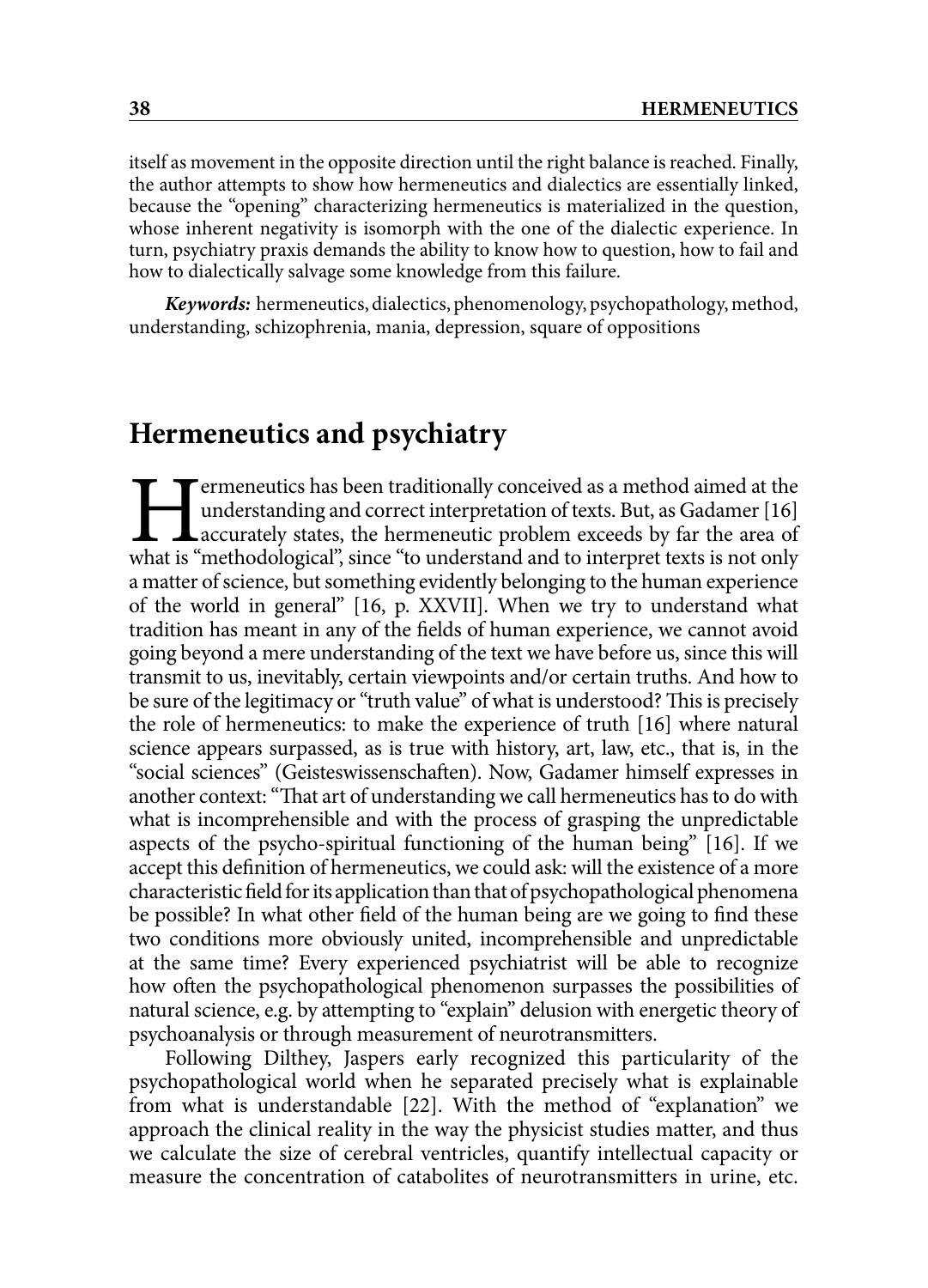With the method of "understanding" in the way Jaspers [22] means it, on the other hand, we have access to phenomena which completely escape the very eagerness to quantify, like feelings and emotions, the world of interpersonal atmospheres, the experience of art or, in general, the world of meaning. How one psychic phenomenon arises from another is something very different from the lineal causality of the physical world, and the method of understanding intends to do justice to that difference. To be able to understand the biographical sense of a given illness, or to interpret a delusion within itself and not from supposed underlying extraconscious causalities are two typical tasks where the psychiatrist has to employ the method of understanding and where he is performing hermeneutics in its purest form.

But even when the psychiatrist tries to understand a delusion or a behavior, he finds himself in the first encounter with the patient faced with the need to adopt something like a "hermeneutic attitude". Let us just think of that classic description given by Rümke of the "Praecox-Gefühl" (feeling of what is schizophrenic) and which he considers the central element in the diagnosis of schizophrenia, and how this precisely matches the important concept of "prejudgment" in Gadamer, "that judgement expressed before the definite proof of all the determinant objective moments" [16, p. 255]. We described something similar with respect to depressive illness [8; 9]. There also exists here something like a "feeling of what is melancholic", which is more intense, the nearer the condition is to stupor, whose objective side is the phenomenon we called "cadaverization" ("Leiche-werden" in German or "chrema" in Greek) or process of "Verdinglichung" (transforming into a thing) of the depressive's body. Just as the strict separation of true from false prejudgments is seen as one of the major tasks of hermeneutics in the interpretation of both art and history, so in psychiatry it will be an important task that the teacher has to perform for his disciple, teaching him to grasp these atmospheric emanations coming from the patient and to distinguish true from false impressions at the time he makes a diagnosis. This atmospheric moment of the encounter with the patient acquires particular importance in the field of psychosis. First, it will have to begin in that moment, apparently more superficial, which is the atmospheric emanation. Gadamer himself opened the possibility of incorporating the preverbal world to the hermeneutic task through the importance he attached to the concept of "taste" or rather "good taste" [16, p. 40]. For him, taste "...in its most characteristic essence, is not a private thing, but a social phenomenon of first order" [16, p. 41]. What is normally called "lack of contact", "flat affectivity" or "distance" in the encounter with the schizophrenic patient corresponds to a pre-verbal originary phenomenon as precise as taste ("Good taste is always sure of its judgements", Gadamer tells us [16, p. 41]). In the encounter with the schizophrenic we lack a certain feeling of community, which the Japanese have called "ki" [10]. Our respective emanations do not harmonize, they do not have the same tonal quality. The difficulty in verbal communication is then almost always preceded by this failed pre-verbal communion.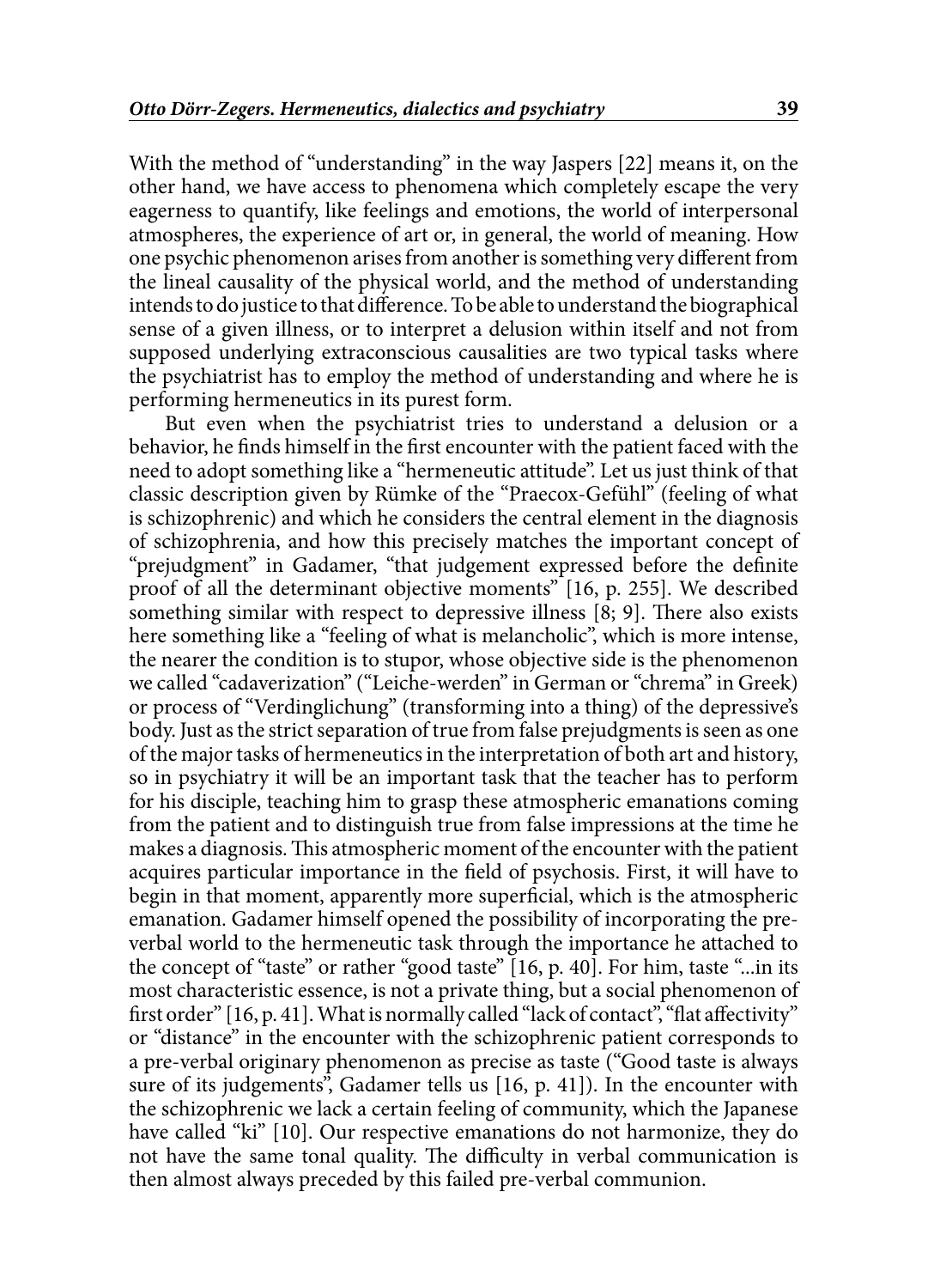In the case of the depressive patient it is not harmony that is missing, but the sensation that he or she is not completely a subject in his own right. This peculiar feature of the interpersonal encounter, so well described by Sartre in "Being and Nothingness" [29], of being not a mere object for the other in the manner of things, but a subject with a given life history, more or less disappears when one faces the depressive person. The fundamental element of this "prémiere relation", where the other appears directly to me as a subject is, according to Sartre, the look of the other, the fact of being seen by him, of being objectified by him. Now then, that look which allows me to perceive the other as a subject and as a thing, is weakened in the depressive patient. One could say, the look on the face of the depressive person "has sunk behind the eyes", as we have described it in previous papers [8; 9]. To know how to correctly interpret the shades of the interpersonal encounter with our mental patients in the pre-verbal stage is also a hermeneutic task of great importance, both for the development of a good doctor-patient relationship as well as making a correct diagnosis.

Now, where hermeneutics reaches its greatest importance for psychiatry is naturally in the verbal moment of the relation with the patient. We will not refer now to its transcendent role in psychotherapy. We will limit ourselves to the role of hermeneutics in the diagnostic interview. Above all, we must remember that language is for Gadamer not only the medium, but also the horizon of every hermeneutic experience. In a passage of his book "Truth and Method", he writes: "Language is not only one of the abilities of the human being insofar as he is in the world, but in it is base and is represented the fact that humans simply have world. For the human the world is there in a form under which it has no existence for any other living being. And this existence of the world is linguistically constituted." [16, p. 419].

Only on few occasions do we have the opportunity of proving with greater certainty this assertion of Gadamer than when we face a schizophrenic patient. Since the first descriptions of this illness, primordial importance was given to thought/language disturbances. The so called "loosening of associations" of Bleuler [7], the classic incoherence or the neologisms, have always been considered among the basic symptoms of schizophrenia. In previous papers [10; 13; 14] we have tried to demonstrate that the disturbance of language was the only specific symptom of this illness. We also stated then, that perhaps the loss of the "dialogic" character of the word is its most substantive phenomenon. And how does this alteration appear in the encounter with the patient? Perhaps the most characteristic feature of the verbal encounter with the schizophrenic patient is the sensation the explorer constantly has of not being able to really understand what the patient is saying. It deals with an experience similar to that of being in a country whose language we don't master as well as we'd like. Let's omit the most severe disturbances of language like incoherence or neologisms, and focus our attention only on the "loosening of associations". Here too, there are no failures in the grammatical structure. Although there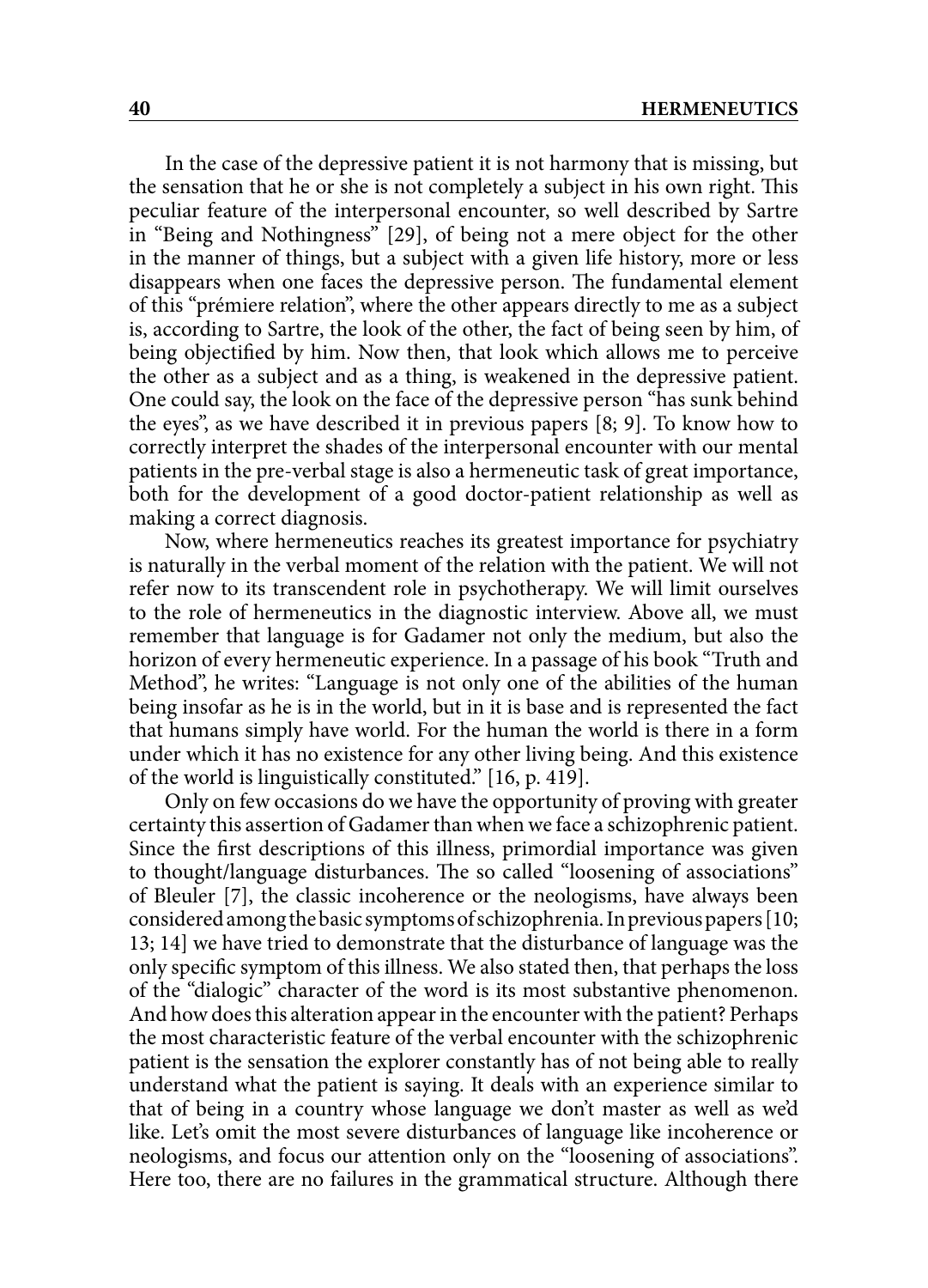are no flagrantly absurd or bizarre contents of the thought process we cannot truly understand what the patient says. Gadamer highlights this phenomenon when he states: "World is world no only when it accedes to language, but language has a true existence only in the measure that the world is represented in it" [16, p. 531]. In other words, if the world changes, language changes, if the perception of world is altered, its expression will necessarily be altered. Now then, in the failed dialogue with the schizophrenic patient the distance of his world from ours is manifested to us, but at the same time we perceive that the dialogue itself turns schematic and progressively more difficult. What Gadamer underlines as the essential element of a conversation does not occur here: the fact that we can not command it as we wish, but, on the contrary, the conversation leads us in unsuspected directions. "In fact, true conversation is never that which we would have liked to hold. On the other hand, in general it would be more correct to say that we "enter" into a conversation, if not that we "get involved and mixed" in it." [16, p. 361]. The conversation with schizophrenic patients occurs, inversely, in a tiring way, it is interrupted at every moment, the explorer feels empty, without ideas, and has to make an effort to pose new questions, being more directive, to avoid the disappearance of the dialogue in an uncomfortable silence. In other words, what Gadamer described as the central element of the true conversation, of the hermeneutic dialogue, is missing here.

In the depressive patient the moment of verbal communication has also quite specific peculiarities. The most extreme form of his disturbance is certainly found in conditions related to stupor. There is no reply there, the other is absent. We are faced with something like a lifeless body. The process of transforming into a thing ("Verdinglichung") is almost complete [8; 9]. In the moderate depressions of daily clinical practice the communicative disturbance is, naturally, much less, but it maintains, however, that seal of lifelessness we have referred to before. Every clinical psychiatrist will be able to remember the slow and forced nature which characterizes the dialogue with the depressive patient. Unlike what occurs in the encounter with the schizophrenic, there is nothing incomprehensible here, at no time are we perplexed, because his world is not distant from ours; we are only annoyed by how slow he is and the narrowing of his interests, which are limited to his own body or to the other classic themes of ruin, poverty and guilt. Even when the depressive episode has been resolved, the communication is not very easy. These patients are too laconic to describe their improvement and the doctor feels, after the dialogue has begun, that there is nothing else to talk about. A marked contrast is frequently observed between the numerous complaints and the accompanying expression of suffering during the depressive state and the almost total oblivion of the illness once the episode is past. These patients give the impression of an "irritating" normality and it is difficult for the therapist to relate that person with the one he saw suffering so intensely only weeks or months before.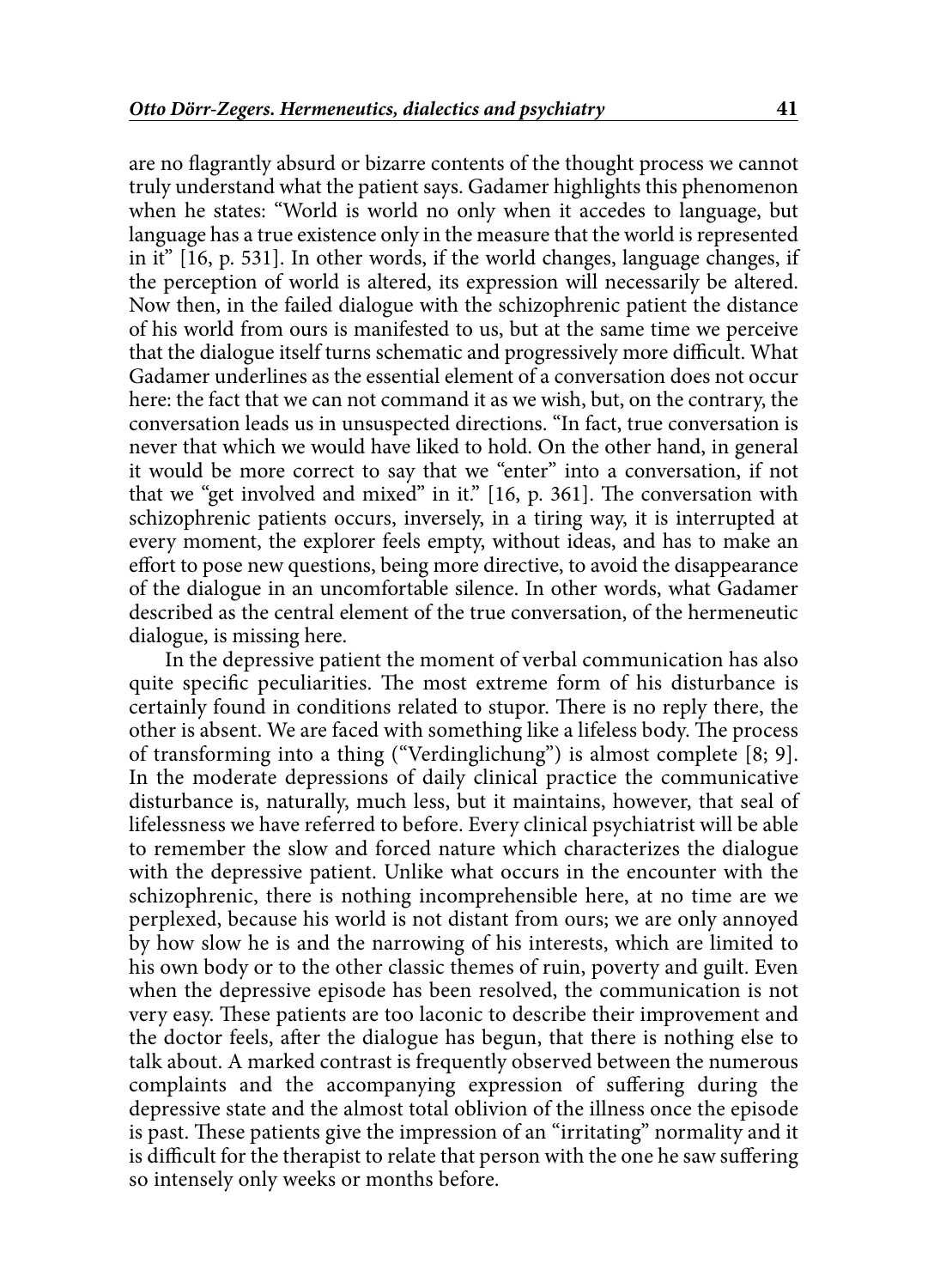The same analysis could be attempted with respect to other psychopathological conditions, such as obsessive-compulsive disorder or hysteria. In each of these disorders a particular style of communication can be found, for whose description and interpretation the psychiatrist must develop an appropriate hermeneutic attitude.

In summary, hermeneutics and psychiatry appear interrelated even before all theory about the psychopathological phenomena and any therapeutic process have taken place. In addition to its obvious importance in psychotherapy, hermeneutics plays a basic role in the first interview (and thus in the diagnostic processes), and not only as it relates to verbal communication with the patient, but also in that previous wordless moment where the grasping of atmospheric emanations from the other as well as the creation of a concordant and consequently common atmosphere occur.

### **Dialectics and psychiatry**

Dialectics dates back to the beginning of philosophical thinking, appearing in different forms in the two great pre-Socratic philosophers: Parmenides of Elea and Heraclitus of Ephesus. For Parmenides dialectics is a method which allows one to prove the falsehood of appearances that the senses give us and in this way, to purify the thinking of irrationalities. For Heraclitus, on the other hand, dialectics represents the basic principle which structures and directs all that exists, since reality is ordered in polarities which need one another [21]:

"Should there be no injustice, even the name of justice would be ignored". (Fragment No. 23)

 "Good and evil are one. The physicians cut, burn and torture... making the patients a good that seems an evil". (Fragment No. 58)

"It is sickness that makes health pleasant ; evil, good ; hunger, plenty ; weariness, rest." (Fragment No. 111)

Plato [27] uses dialectics as a method to get to the truth through dialogue and by proving the contradictions inherent in nature as well as in thinking. In Hegel the concept of dialectics reaches its greatest universality: dialectics would be, to a certain extent, identical to the perhaps most universal feature of reality, which is its "restlessness". According to Gadamer [17] this concept is similar to that of "energeia" in Aristotle [2]. "Energeia" is present in daily life in the form of movement, but is also the motor of history and of all that exists in time. Both reality and knowledge would be one and the same process, but the truth of a process is only reached at the end of it, since every cross section will show its internal contradiction: the contradiction between the bud and the blossom that refutes it will be resolved in the fruit; this is the so called dialectic moment, when the synthesis overcomes the contradiction between the thesis and its denial, the antithesis [19].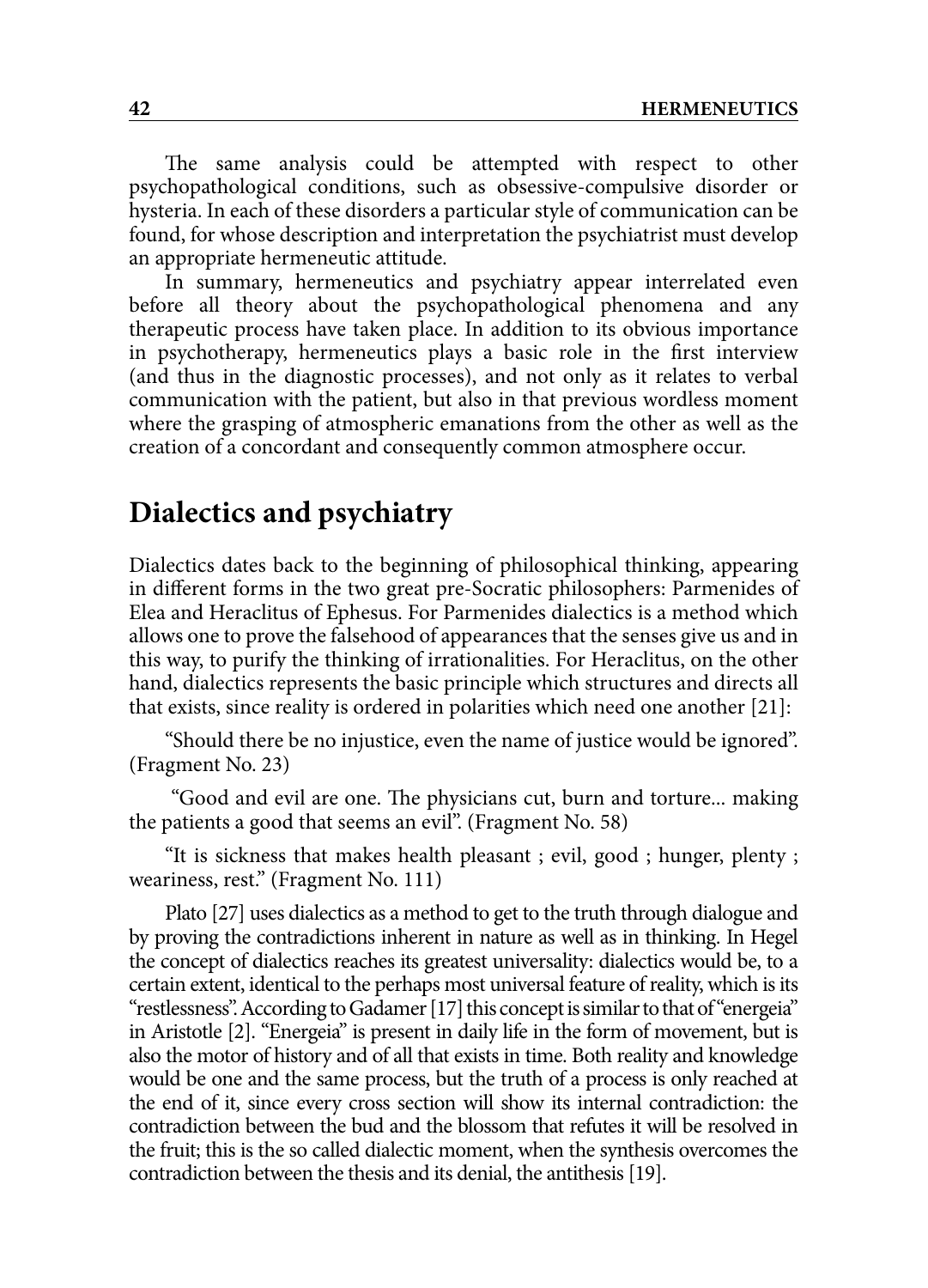Now then, we find dialectic thinking and /or dialectic interpretation of reality not only among philosophers. The religious historian Mircea Eliade [15] has demonstrated how dialectic thinking is at the foundation of every religion and particularly of the Asian ones. The Christian dogma itself of the "Incarnation of the Word" is a good example of a *coincidentia oppositorum,* of a dialectical synthesis of what is radically sacred and what is radically profane. But the dialectic moment also appears repeatedly in the great poets. Thus, we read in Goethe, in the Book of Aphorisms:

> "We and objects light and darkness, body and soul, spirit and matter, God and the universe, the idea and the extension, what is ideal and what is real, sensuality and reason, fantasy and understanding, being and nostalgia" [18, p. 707].

The application of dialectic thinking to psychiatry was first proposed by Wolfgang Blankenburg [3; 4; 5; 6]. His starting point is the hypothesis that certain positivity can be enclosed in what **is negative** (the abnormality or the illness). The question of the positivity of what is negative was systematically developed by Hegel [20], but it is found in many forms in daily life and also in the religious world. Blankenburg points out, as an example, the case of Christianity, where this type of thinking repeatedly appears: the last will be the first, it is necessary to die in order to resurrect, etc. Now then, this statement is relevant not only theoretically, but also practically; when the psychiatrist does not take what is negative simply as such, he will be obliged to enlarge his horizon of understanding, to change his frame of reference and to question the traditional concept of illness. And thus, Blankenburg underlines the positive aspects of schizophrenia, like the depth of its perception of the world, its nearness to genius, etc. [4], and later the positive aspects of hysteria, as could be its lack of rigidity, its easy adaptability, its capacity for entertaining, etc. [5].

Following this line suggested by Blankenburg, we tried to advance in the dialectic perspective of the great psychopathological syndromes [11]. As the initial model we took the manic-depressive diad, where it is easy to recognize the polar and dialectical character: mania is the reverse of depression and vice versa, but at the same time they need one another so much that in some way one is contained in the other and vice versa. How frequently we perceive, behind the joy and hyperactivity of the manic, infinite sorrow and, inversely, behind the sorrow and inactivity of the depressive patient, feelings of envy and aggressiveness which are almost impossible to emanate from his weakened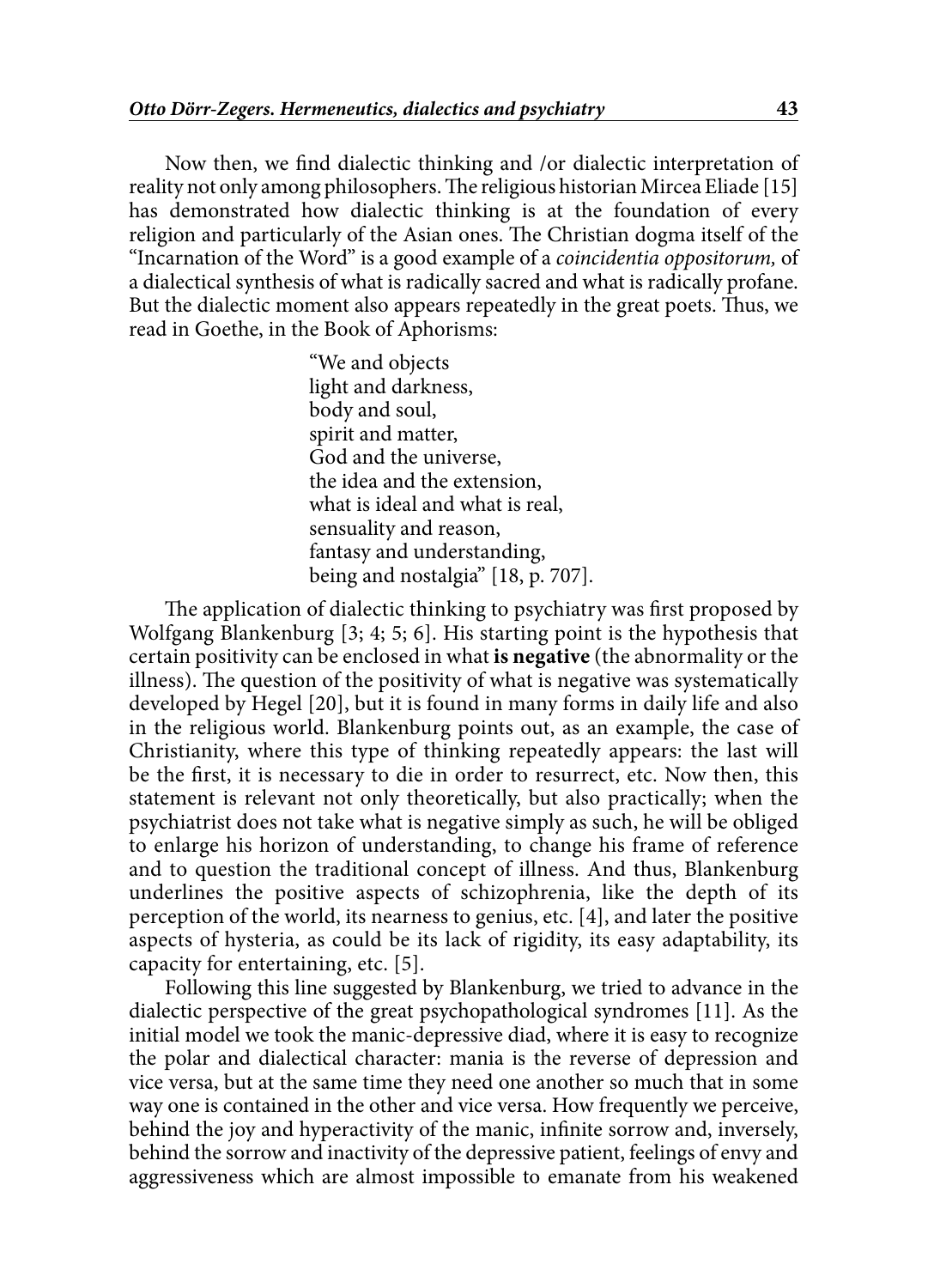and harmless appearance. On the other hand, what draws one's attention is the fact that the situations triggering the two illnesses would seem to be inclined to produce the opposite effect: what would result in joy for any normal person (move to a better house, happy marriage of a daughter, birth of a child who is wanted, a promotion at work, trip abroad, etc.) would cause depression, while those triggering mania generally represent intolerable setbacks (death of a very loved one, financial bankruptcy, diagnosis of a serious or mortal illness, situations of great pressure, etc.). In other words, the manic makes his mania **against** depression, while the depressive patient makes his depression **against** the mania. And following in the dialectic perspective, what is manic could be seen as **what is positive** about the depression, as a defense against that inability, that congealed anguish, that stopping of time. And conversely, what is depressive could be conceived as **what is positive** with respect to mania, as being saved from frivolity, from exhausting hyperactivity, from continuous disrespect for others or from inability to maintain both thinking and behavior within rational and socially acceptable limits.

In a later paper [12] we tried to apply this model of analysis to all the non organic psychopathological syndromes, with the result that when ordering these in polarities they naturally adopted a structure similar to the one that has the square of oppositions in the Aristotelian logic, with contrary (polar), subcontrary, contradictory (mutually exclusive) and subaltern forms of judgement. It would be a curious case of isomorphism (**fig. 1**). In the upper line we see displayed the whole range of psychopathological syndromes called "psychotic" and ordered according to greater or lesser structural proximity with the schizoid of the depressive pole. Paranoid schizophrenia would be very close to the nucleus itself of the schizoid structure, the catatonic form would be found already on the way towards the depressive pole, consistent with Kraepelin, who struggled to decide whether to include catatonia as part of dementia praecox or as part of manic-depressive psychosis [23]. The schizo-affective psychoses would be halfway between the two poles and the manic and/or depressive psychoses with delusions and the classical bipolar forms would be grouped between these and the depressive pole. Unipolar depressions, on the other hand, would certainly be very close to the depressive nucleus, but on the vertical line, on the way to the obsessive pole, where most of the so-called psychosomatic conditions are also found, whose links both with the obsession's and with the depression's world have been repeatedly outlined [25; 31]. In the vertical line on the left side, between the schizoid and the hysterical pole, there are ordered those juvenile forms of schizophrenia which the classic authors called hebephrenia and the different borderline personalities, up to their most structured forms which end up coinciding with the classical hysterical and histrionic personality. In the lower horizontal line, the different forms of neurosis are ordered according to the closeness to the hysterical at one extreme and the obsessive structure at the other. Near the former are found the ancient hysterical neuroses,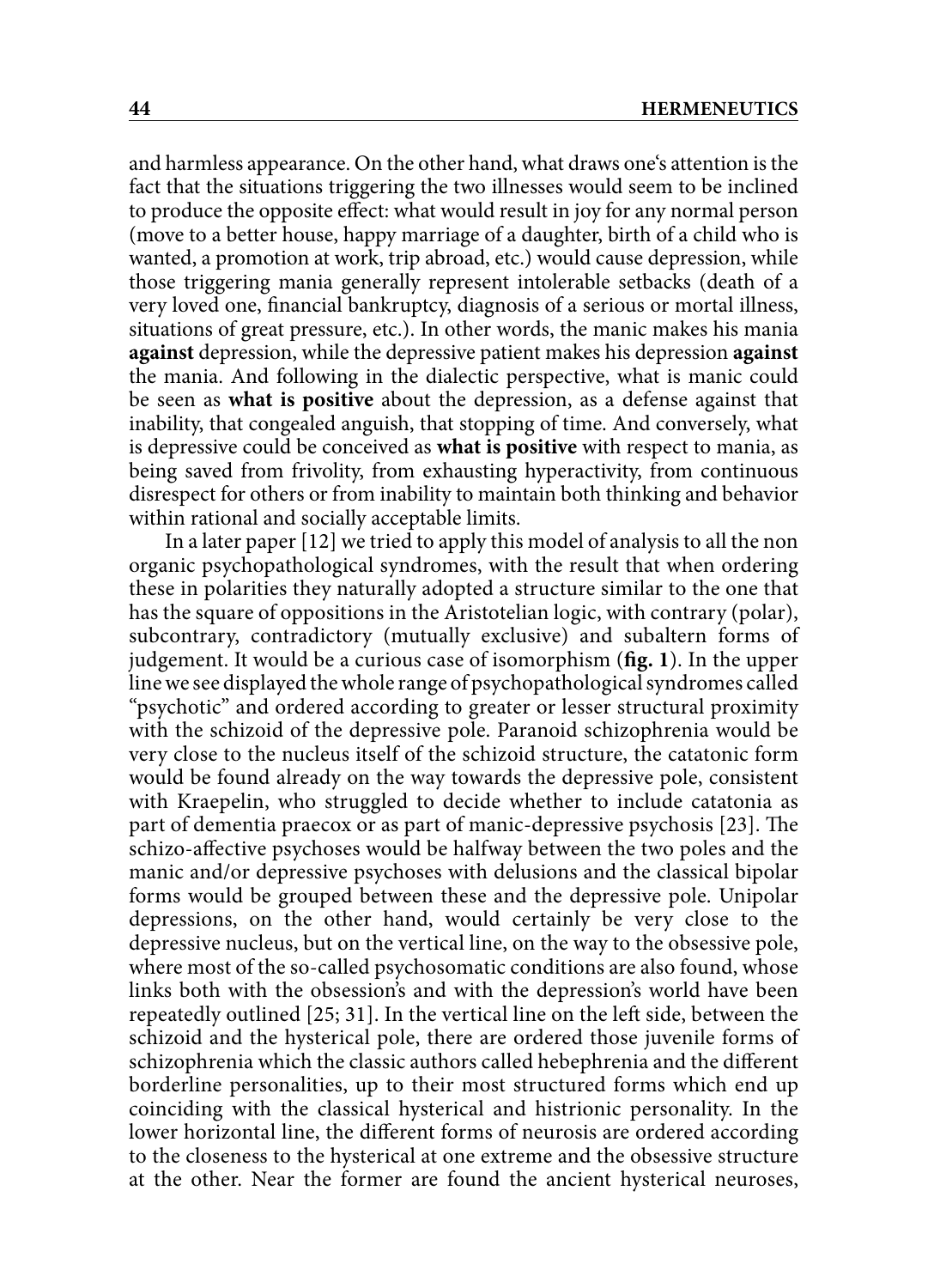which in DSM IV are part of dissociative disorders (1, No. 300.12-15), then anxiety neurosis, in DSM IV generalized anxiety disorder (300.02). Panic disorders (300.01) would be equally far from the two opposite poles, and agoraphobia (300.22) already on the way to the obsessive pole, and finally obsessive-compulsive disorder (300.30).

This perspective is more consistent with the clinical observation of multiple transitions between different psychiatric illnesses. To give only one example: the polarity schizoid-depressive –which leaves in between the whole range of the psychotic syndromes classically called "endogenous"- allows us to resolve the old dispute between the theory of the "unique psychosis" and the one which postulates the existence of perfectly different nosological entities. The distinction between opposite and contradictory structures also seems to be important, since between these named last structures no transitions would be possible. About the "contradictory" and excluding character of hysteria and depression I refer to the interesting findings of Alfred Kraus [24; 25]. Hermann Lang [26] has in turn described something similar for the opposition between schizophrenia and obsessive-compulsive neurosis. We must also remember that the classification of these four structures is not arbitrary. There is on the one hand the classical distinction of two great psychoses (schizophrenia and manic-depressive psychosis) and of two great neuroses (hysterical and obsessive-compulsive). But it is also possible to see their existence without having to appeal to their respective relationship with the most common psychiatric illnesses. Thus, in a previous paper we have tried to define these four structures according to the form in which temporality, spatiality, the experience of body and interpersonality is given in each of them [11].

To show what is depressive as polar with respect to what is schizophrenic or what is obsessive with respect to what is hysterical is more than a semantic game or a mere theoretical digression. By seeing one as the positive side of the other and vice versa, our capacity for understanding is widened and prejudices are eliminated with respect to the supposed negativity of one or other condition and a privileged way of therapeutic action is opened to us: to avoid a mere adaptation to that nonexistent "average" by attempting to make the patient aware of the positivity of his supposedly abnormal features or symptoms, but in such a way that he begins a journey in the opposite direction, towards its opposite pole, which is not so far away from him, in fact he is still in it, and so he can approach the measure or Greek "metron", because, as the old wisdom of Heraclitus [21] says:

"Cold things become warm, and what is warm cools; what is wet dries, and the parched is moistened." (Fragment 126)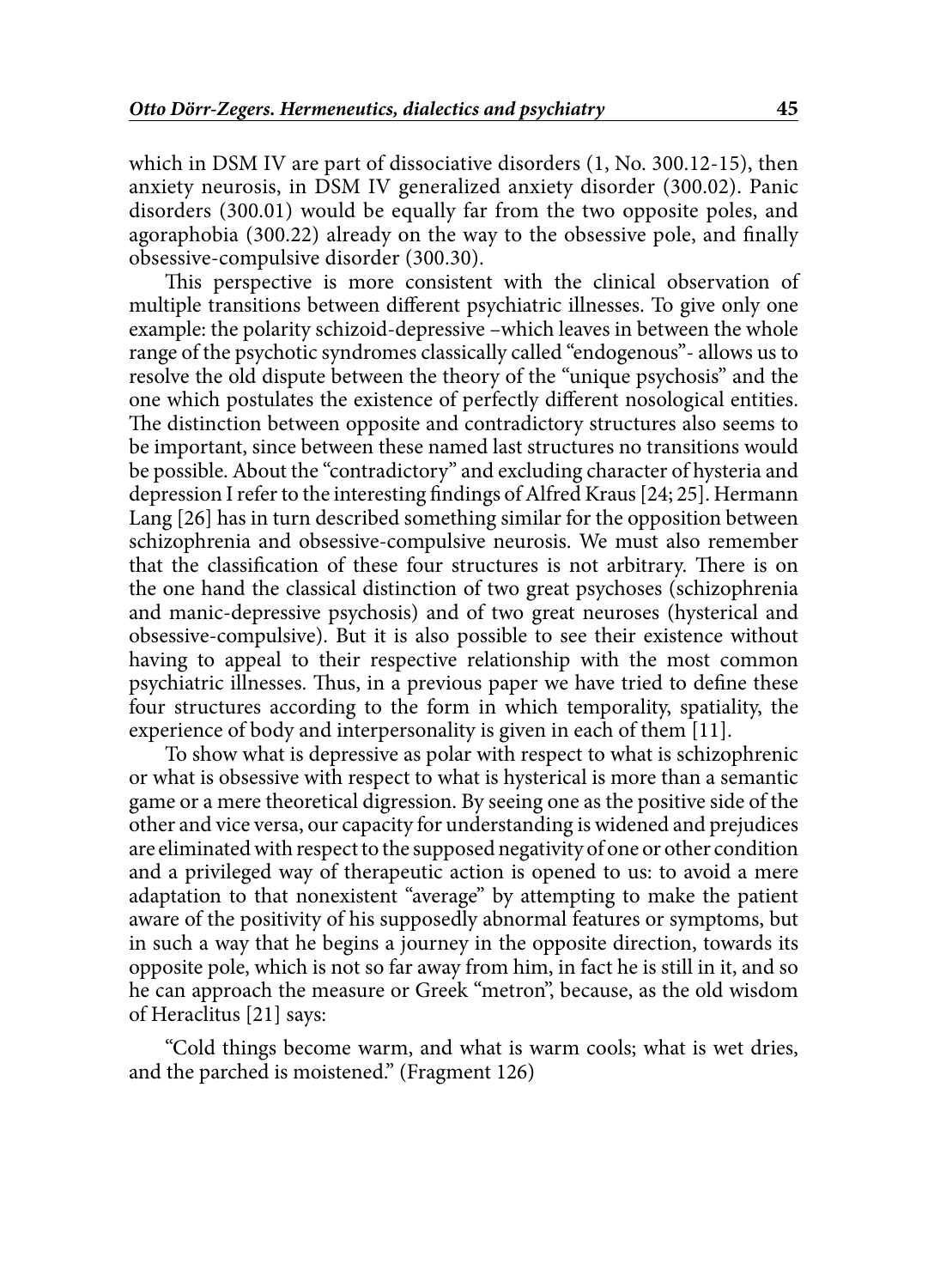### **Hermeneutics, dialectics and psychiatry**

We have outlined some aspects of the relationship between hermeneutics and psychiatry and also between psychiatry and dialectics. We pointed out that hermeneutics already appears essential in the first encounter with the patient, both in its pre-verbal moment and in the verbal one. We also pointed out the advantages that the dialectic perspective offers in psychiatry and how it is better adapted to the richness and complexity of psychopathological phenomena than other ways of thinking, like causal and linear ones.

Now the question is: which relationship exists between hermeneutics and dialectics and then between both and psychiatry?

Wiehl [32] states that the relationships between phenomenology, dialectics and hermeneutics can be better understood if one starts with the concepts of theory and method. Thus, phenomenology is undoubtedly more a method than a theory, while dialectics is perhaps both things at the same time. It demands, even more, a certain dynamic (dialectic) unity between theory and method. Both have to be virtually at the same level. Hermeneutics, in turn, is neither a theory nor a method, but something like an original understanding, which will even allow distinguishing, and following to establish the dialectic relationship between theory and method. The world as a whole is opened to a certain extent to the hermeneutical understanding and we could say that one of the first perceptions resulting from this attitude is the dialectic structuring of reality. The distinction between theory and method appears as one of these dialectic structures. Phenomenology, hermeneutics and dialectics have in common the fact that no one of them is able to function separately from the method as it occurs in many other theories. They can also be distinguished from any other form of theory because of their absolute reference to what is originary and primordial.

What has been developed up to now would be enough to understand why phenomenology, dialectics and hermeneutics are so important to psychiatry. The object of our work as psychiatrists is the mentally ill human being, that is to say, the most complex reality of the universe, since what gets ill is precisely what makes knowledge, culture and finally the human world possible: the mind or spirit. Therefore, it is a great temptation to fall into reductionist interpretations of the human phenomena, whether these are of a psychological or a biological type. The complexity of the object of our science and the fact that we must finally objectify ourselves, force us to try to maintain as open an attitude as possible; and nothing better to achieve this goal than adopting a hermeneutic attitude through which we can discover the dialectic structures of the human being. The phenomenological method will serve us, on the other hand, to deeply explore some particular aspects of this reality, last but not least, for the right application of the derivate and quantizers methods of natural sciences, which in turn will enable us to manage this same reality.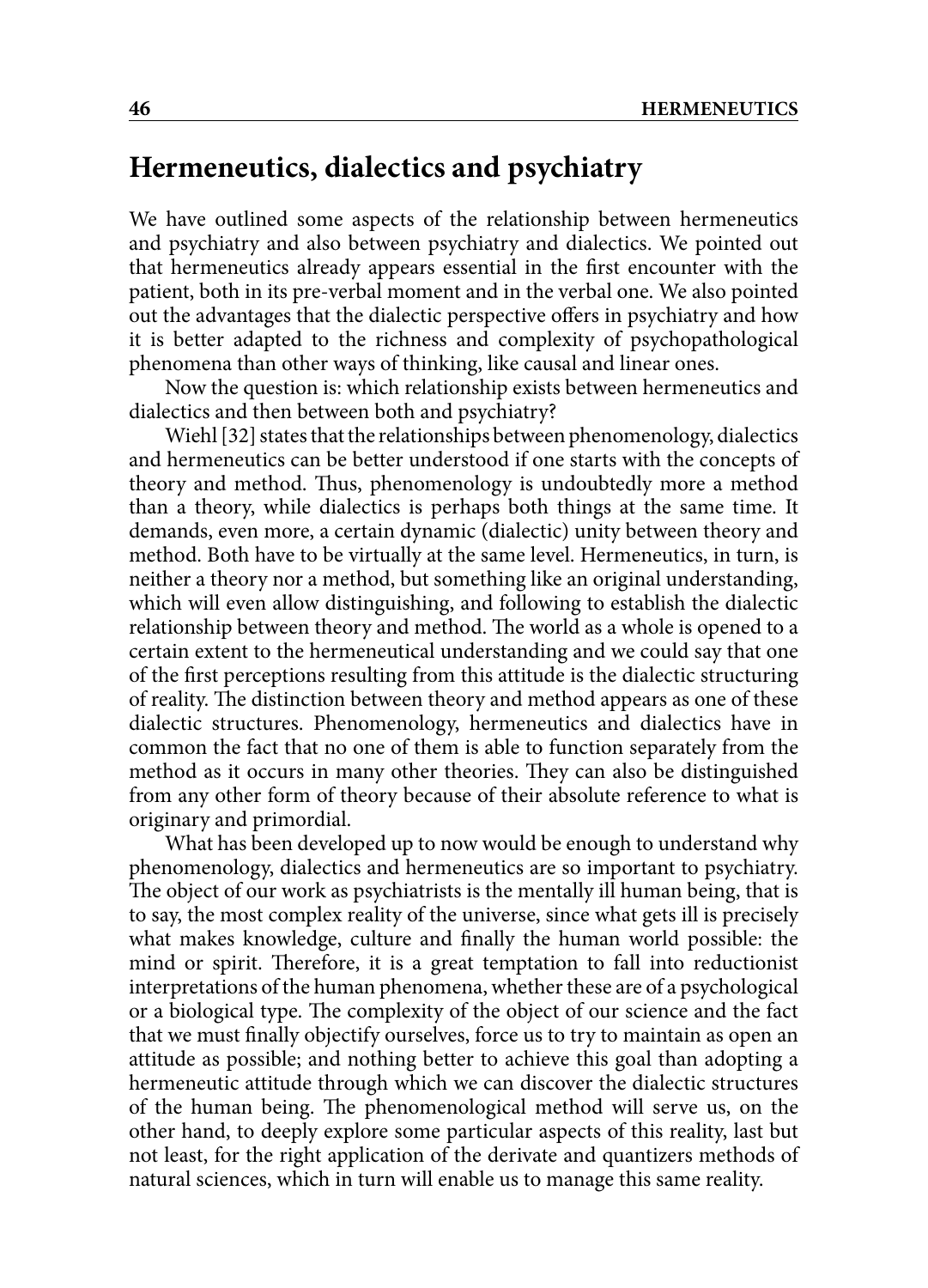Plato was the first to see the essential relationship between hermeneutics and dialectics. The "opening" characterizing hermeneutics is materialized in the question, "It is not possible to make the experience when the previous questioning fails", says Gadamer  $[16, p. 439]$ . But certain negativity is inherent in the question. Socrates brought this negativity to the most radical dimension in his famous sentence: "I only know that I know nothing". And this negativity of the hermeneutic question is isomorphic with the negativity of dialectic experience. Each experience must go through the failure for reaching its real dimension. To question starting from an attitude of the widest "opening" and to make the experience of negativity are both substantive elements of everyday practice of psychiatry. It is not possible to exercise the vocation of psychiatry without knowing how to question, how to fail and how to dialectically rescue some knowledge from this failure.

#### **Fig. 1. Fundamental psychopathological structures and their relation with common non organic syndromes in psychiatry (Doerr-Zegers, 1972, 1987)**\*

| Schizoid<br>depressive<br>structure                                                                                           | Paranoid<br>schizophrenia            | Catatonic<br>schizophrenia         | Schizo-affective<br>psychoses | Delusional<br>manias or<br>depression | Bipolar<br>depression                           | Depressive<br>structure                                                                                  |
|-------------------------------------------------------------------------------------------------------------------------------|--------------------------------------|------------------------------------|-------------------------------|---------------------------------------|-------------------------------------------------|----------------------------------------------------------------------------------------------------------|
| A                                                                                                                             |                                      |                                    | Contraries                    |                                       |                                                 | E                                                                                                        |
| Hebephrenic<br>schizophrenia<br>Schizotypal<br>personality<br><b>Borderline</b><br>personality<br>Narcissistic<br>personality | S<br>u<br>b<br>a<br>e<br>r<br>n<br>S |                                    | Contradictories               |                                       | S<br>u<br>b<br>a<br>e<br>r<br>$\mathsf{n}$<br>s | Unipolar<br>depression<br>Somatoform<br>disorders<br>Avoidant<br>personality<br>Obsessive<br>personality |
|                                                                                                                               |                                      |                                    | Sub-contraries                |                                       |                                                 | D                                                                                                        |
| Hysterical<br>structure                                                                                                       | Conversion<br>disorder               | Generalized<br>anxiety<br>disorder | Panic disorder                | Agoraphobia                           | Obsessive-<br>compulsive<br>disorder            | Obsessive<br>structure                                                                                   |

\* *Note:* This diagram was outlined in a paper from 1972, being presented now in actualized form. It is based on the "square of oppositions" used by classic logic for classifying different types of judgements.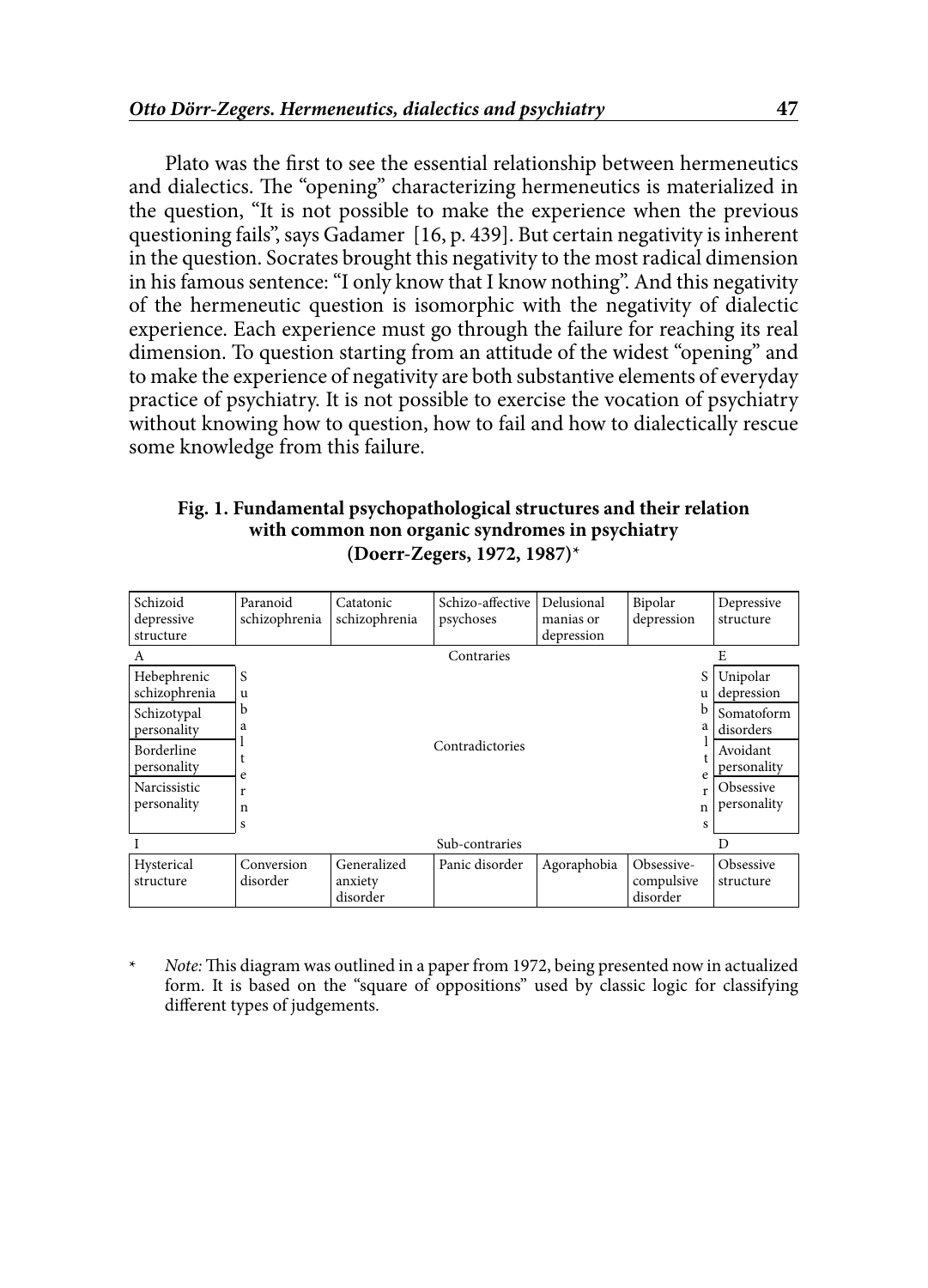#### **References**

1. *American Psychiatric Association. Diagnostic and Statistical Manual of Mental Disorders*, Third Edition. Washington, D.C.: APA, 1980.

1. Aristoteles. *Metaphysik*. Paderborn: Ferdinand SchÖningh, 1961. 462 S.

2. Blankenburg, W. "Aus dem phänomenologischen Erkrankungsfeld innerhalb der Psychiatrie (unter Berücksichtigung methodologischer Fragen)", *Schw. Arch. Neurol. Psychiat*., 1962, vol. 90(2), S. 412–421.

3. Blankenburg, W. "Zur Differentialphänomenologie der Wahnwahrnehmung", *Der Nervenarzt*, 1965, vol. 36(7). S. 285–298.

4. Blankenburg, W. "Hysterie in anthropologischer Sicht", *Praxis der Psychotherapie*, 1974, vol. 19. S. 262–273.

5. Blankenburg, W. "Wie weit reicht die dialektische Betrachtungsweise in der Psychiatrie?", *Zeitschr. für Klin. Psychol. u. Psychother*, 1981, vol. 29(1). S. 45–66.

6. Bleuler, E. "Dementia Praecox oder die Gruppe der Schizophrenien", *Handbuch der Psychiatrie.* Aschaffenburg (Hrsg.), Bd. IV. Leipzig und Wien, 1911.

7. Doerr-Zegers, O. "Análisis fenomenológico de la depresividad en la melancolía y en la epilepsia", *Actas Luso-Esp. Neurol. Psiquiatr,* 1979, vol. 7(2), pp. 291–304. (Spain)

8. Doerr-Zegers, O. & Tellenbach, H. "Differentialphänomenologie des depressiven Syndroms", *Nervenarzt*, 1980, vol. 51. S. 113–118.

9. Doerr-Zegers, O. "Fenomenología del lenguaje y esquizofrenia", *Psiquiatría Antropológica*, ed. by D. Barcia. Murcia: Secretariado de Publicaciones de la Universidad, 1987, pp. 129–154.

10. Doerr-Zegers, O. "Pensamiento dialéctico y estructuras de personalidad", *Rev. Psiquiatría*, 1987, vol. 4, pp. 21–30. (Chile)

11. Doerr-Zegers, O. "Hacia una concepción dialéctica en psiquiatría". *Actas Luso-Esp. Neurol. Psiquiatr*, 1990, vol. 18(4), pp. 244–257. (Spain)

12. Doerr-Zegers, O. "Die Destruktion der Sprache zur schizophrenen 'Logopathie'", *Sprache und Schizophrenie*, hrsg. von A. Kraus, Ch. Mundt. Stuttgart-New York: Thieme Verlag, 1991. S. 97–104.

13. Doerr-Zegers, O. "Die Schizophrenie als Logopathie", *Festschrift zum 80. Geburstag von Uwe Henrik Peters*, hrsg. von. Andreas Marneros, Anke Rohde. Koeln, ANA Publishers, 2011. S. 352–372.

14. Eliade, M. *Lo sagrado y lo profano*. Barcelona: Editorial labor, 1967.

15. Gadamer, H.-G. *Wahrheit und Methode*. Tübingen: Mohr, 1961.

16. Gadamer, H.-G. *La dialéctica de Hegel*. Madrid: Editorial Cátedra S.A., 1981.

17. Goethe, J.W. "Aphorismen", *Naturwisschenftaftliche Schriften II*. Zürich und Stuttgart: Artemis Verlag, 1966.

18. Hegel, G.W.F. *Phenomenology of mind*, trans. by J.B. Baillie. London: Allen and Unwin, Second Edition, 1949.

19. Hegel, G.W.F. *Sämtliche Werke*. Jubiläumsausgabe, hrsg. von H. Glockner. Stuttgart: Fromanns, 1966.

20. Heraclito. En Verneaux, Roger: *Textos de los grandes filósofos: Edad Antigua.* Barcelona: Herder, 1977.

21. Jaspers, K. *Allgemeine Psychopathologie*, Aufl. 7, Berlin-Göttingen-Heidelberg: Springer Vrelag, 1959. S. 251.